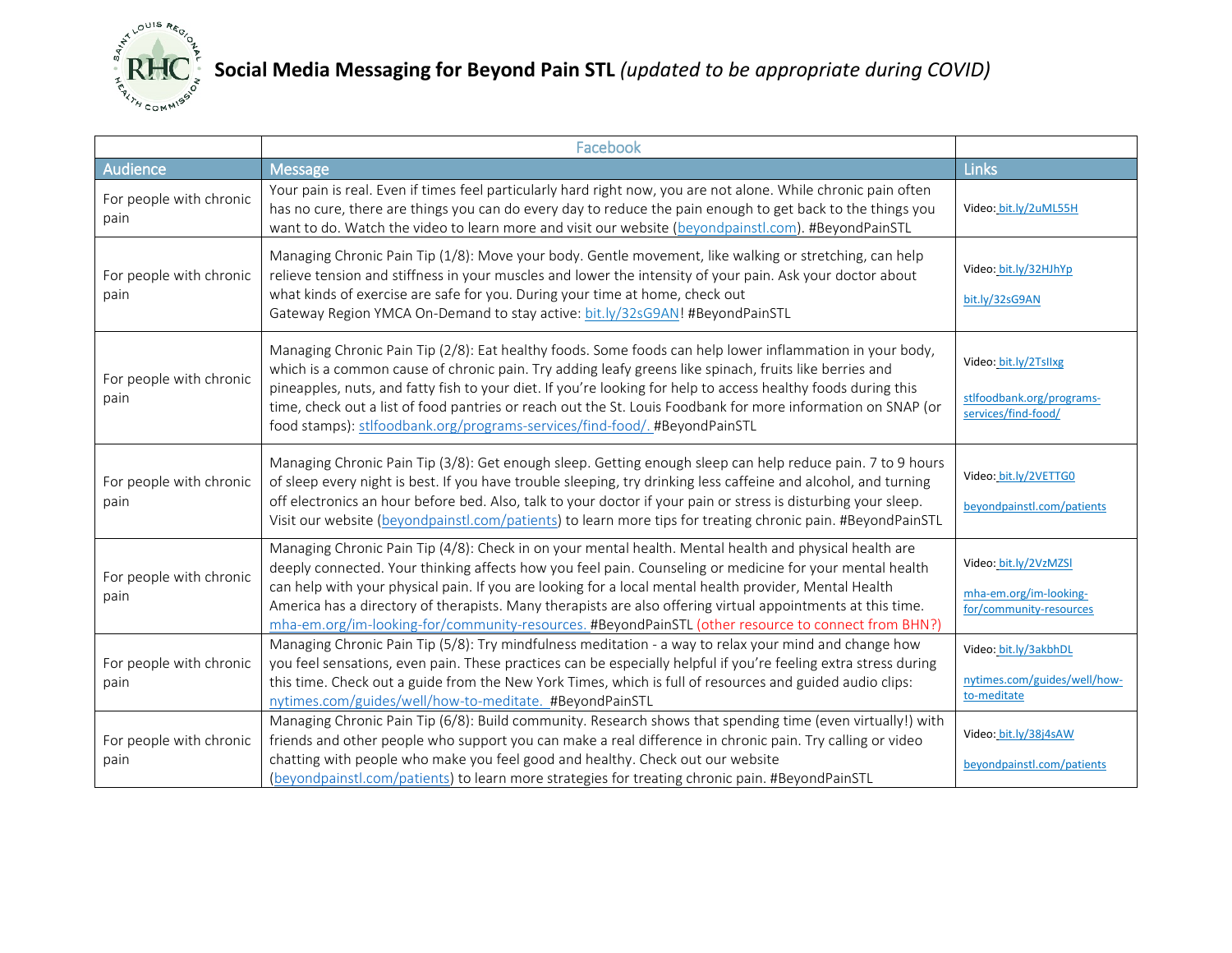

| For advocates/public | Did you know that Medicaid now covers important services for chronic pain, such as physical therapy and<br>chiropractic services? Medicaid expansion passed in Missouri's August election and will be implemented<br>next July! Stay informed to see if you qualify for the program under the new eligibility requirements.<br>#BeyondPainSTL                                                                                                                                                                                                                                                                                                                                          |                                              |
|----------------------|----------------------------------------------------------------------------------------------------------------------------------------------------------------------------------------------------------------------------------------------------------------------------------------------------------------------------------------------------------------------------------------------------------------------------------------------------------------------------------------------------------------------------------------------------------------------------------------------------------------------------------------------------------------------------------------|----------------------------------------------|
| For advocates/public | Help grow and sustain the Community Health Worker workforce. Community Health Workers help connect<br>their own communities to the health care system, even through these hard times. Given their trusted voice<br>in the community, they are in a unique position to empower people living with chronic pain. The Integrated<br>Health Network (IHN) is leading a collaborative to help grow the Community Health Workers workforce with<br>opportunities to get involved in policy change. Contact the IHN to get involved (stlouisihn.org/chw-<br>workforce-partnership) or learn more about advocacy opportunities on our website<br>(beyondpainstl.com/advocates). #BeyondPainSTL | stlouisihn.org/chw-workforce-<br>partnership |
| For advocates/public | Advocate for more equitable access to health care services. According to the US Census Bureau, 10% of<br>Missourians have no health insurance. Even for those with insurance, necessary services, like physical<br>therapy and psychological therapies, are often not covered. Visit RHC's website (stlrhc.org) to learn how to<br>advocate for programs and policies that expand access to health care for all. #BeyondPainSTL                                                                                                                                                                                                                                                        | stirhc.org                                   |
| For advocates/public | The research is clear. Traumatic experiences (like racism and the social and economic effects of COVID-19)<br>can increase our risk for chronic pain because our bodies hold trauma. Become an Alive and Well<br>Ambassador to help your community heal from trauma: awcommunities.org/become-an-ambassador. Learn<br>more about advocacy opportunities on our website: beyondpainstl.com/advocates. #BeyondPainSTL                                                                                                                                                                                                                                                                    | awcommunities.org/become-<br>an-ambassador   |
| For advocates/public | Listen and believe people with chronic pain. Chronic pain can feel isolating, especially as we continue to<br>practice social distancing. Virtual supportive social connections from neighbors, friends, and family can help<br>reduce the impact of chronic pain. Want to do even more to support people with chronic pain? Check out<br>advocacy tips to change policies that affect people with chronic pain on our website:<br>beyondpainstl.com/advocates. #BeyondPainSTL                                                                                                                                                                                                         | beyondpainstl.com/advocates                  |
| For providers        | Chronic pain and emotional pain - such as depression - share some of the same pathways in the brain and<br>nervous system. We know that depression can make physical pain worse, and physical pain can make<br>depression worse. Now is a particularly hard time for people, but resources are out there to help! If you're<br>in the St. Louis region and feeling overwhelmed, we encourage you to dial 2-1-1 and press 1 to get<br>connected to help. Read more about how our brain processes chronic physical and emotional pain:<br>ncbi.nlm.nih.gov/pmc/articles/PMC3754458. #BeyondPainSTL                                                                                       | ncbi.nlm.nih.gov/pmc/articles/P<br>MC3754458 |